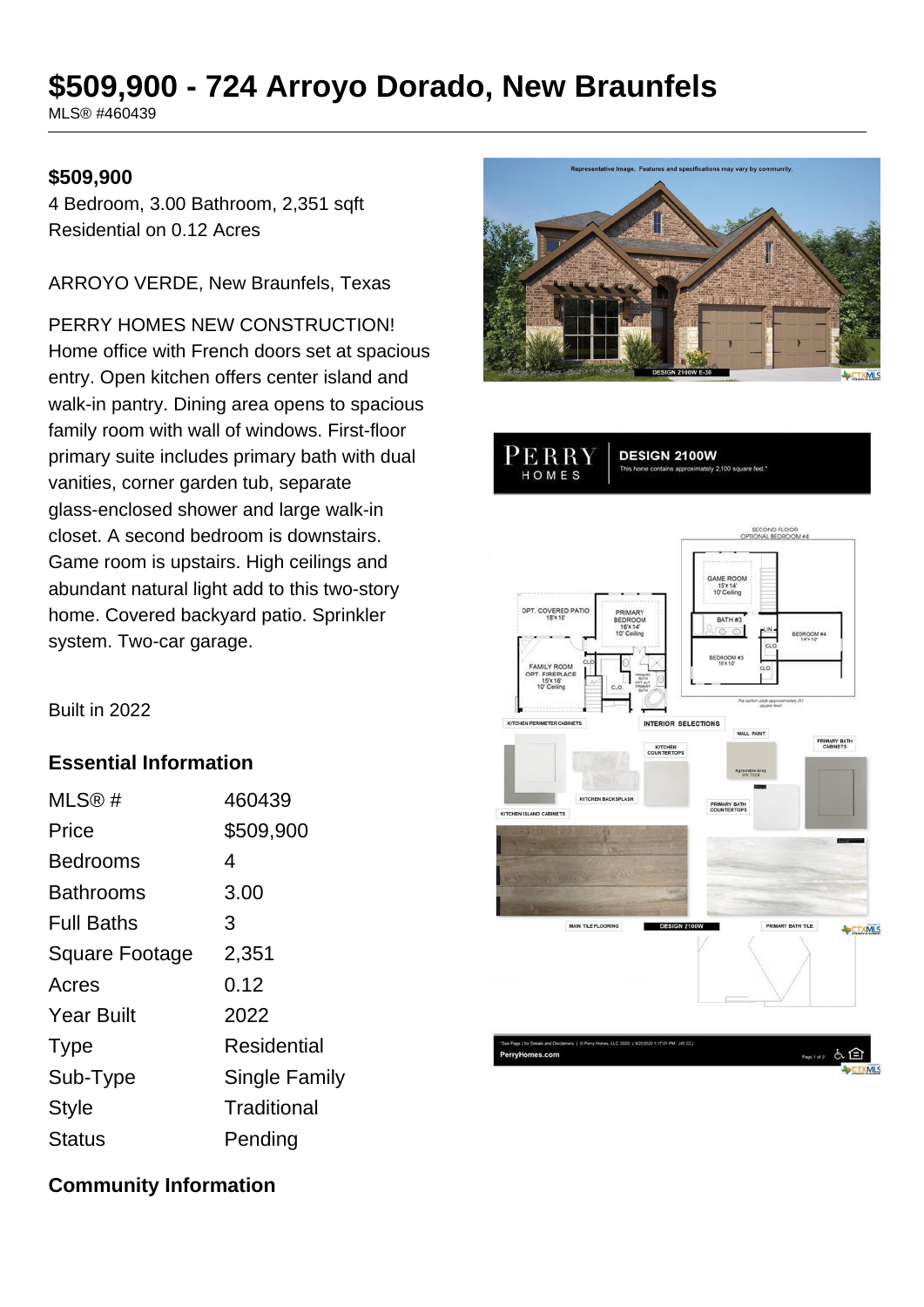| Address                  | 724 Arroyo Dorado                                                                                                                                                                                    |
|--------------------------|------------------------------------------------------------------------------------------------------------------------------------------------------------------------------------------------------|
| Subdivision              | <b>ARROYO VERDE</b>                                                                                                                                                                                  |
| City                     | <b>New Braunfels</b>                                                                                                                                                                                 |
| County                   | Comal                                                                                                                                                                                                |
| <b>State</b>             | <b>Texas</b>                                                                                                                                                                                         |
| Zip Code                 | 78130                                                                                                                                                                                                |
| <b>Amenities</b>         |                                                                                                                                                                                                      |
| <b>Utilities</b>         | Cable Available, High Speed Internet Available                                                                                                                                                       |
| <b>Features</b>          | Curbs, Park, Playground                                                                                                                                                                              |
| Parking                  | Attached, Garage                                                                                                                                                                                     |
| # of Garages             | 2                                                                                                                                                                                                    |
| View                     | <b>None</b>                                                                                                                                                                                          |
| <b>Interior</b>          |                                                                                                                                                                                                      |
| Interior                 | Carpet, Ceramic Tile                                                                                                                                                                                 |
| <b>Interior Features</b> | Breakfast Area, Carbon Monoxide Detector, Ceiling Fan(s), Game<br>Room, Garden Tub/Roman Tub, Home Office, Kitchen<br>Island,<br>Living/Dining Room, Pantry, Pull Down Attic Stairs, Separate Shower |
| Appliances               | Cooktop, Dishwasher, Disposal, Electric Water Heater, Microwave,<br>Some Electric Appliances, Tankless Water Heater                                                                                  |
| Heating                  | Central, Electric                                                                                                                                                                                    |
| Cooling                  | Central Air, 1 Unit                                                                                                                                                                                  |
| Fireplaces               | None                                                                                                                                                                                                 |
| # of Stories             | $\overline{2}$                                                                                                                                                                                       |
| <b>Stories</b>           | Two                                                                                                                                                                                                  |
| <b>Exterior</b>          |                                                                                                                                                                                                      |

# Exterior Features Covered Patio, Rain Gutters Lot Description 45x120 Windows Double Pane Windows Roof Composition, Shingle Construction Brick, Stone Veneer Foundation Slab

## **School Information**

| <b>District</b> | Comal ISD                   |
|-----------------|-----------------------------|
| Elementary      | <b>Oak Creek Elementary</b> |
| Middle          | Canyon Middle School        |